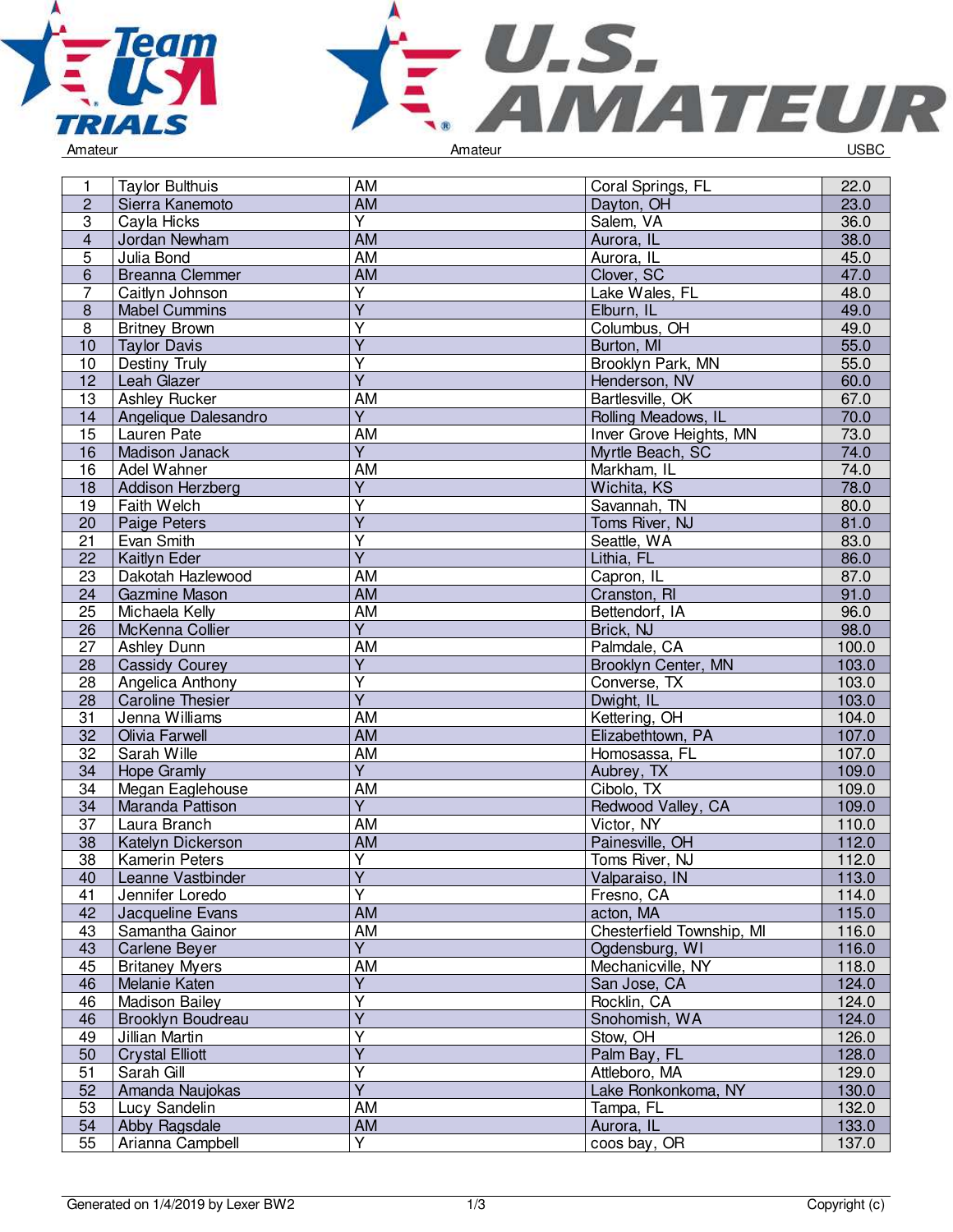



| 56  | <b>Madison McCall</b>  | Y                       | North Myrtle Beach, SC | 139.0 |
|-----|------------------------|-------------------------|------------------------|-------|
| 57  | <b>Crystal Singh</b>   | $\overline{Y}$          | Parkland, FL           | 140.0 |
| 58  | April McDonnell        | Ÿ                       | North Las Vegas, NV    | 141.0 |
| 59  | Jenna Coldiron         | AM                      | Cincinnati, OH         | 144.0 |
| 60  | <b>Haley Carroll</b>   | AM                      | Williamsville, NY      | 145.0 |
| 60  | Kasey Eaton            | AM                      | Wyoming, MI            | 145.0 |
| 62  | Kelsey Abrahamsen      | AM                      | Seattle, WA            | 146.0 |
| 63  | Amanda Morgan          | <b>AM</b>               | Killeen, TX            | 149.0 |
| 64  | Hannah Forton          | $\overline{\mathsf{Y}}$ | Macomb, MI             | 150.0 |
| 65  | Madeleine McDuff       | AM                      | Katy, TX               | 151.0 |
| 66  | <b>Alexis Neuer</b>    | AM                      | Lewisburg, PA          | 153.0 |
| 67  | Allie Leiendecker      | $\overline{Y}$          | Wooster, OH            | 154.0 |
| 68  | Paige Beeney           | AM                      | Salado, TX             | 156.0 |
| 69  | Nicolette Mendez       | AM                      | Homer Glen, IL         | 160.0 |
| 70  | Amelia Kiefer          | $\overline{Y}$          | Jasper, IN             | 161.0 |
| 70  | Cara Stasel            | AM                      | Tucson, AZ             | 161.0 |
| 72  | Bryanna Leyen          | AM                      | Perry Hall, MD         | 162.0 |
| 72  | Montana Meyer          | Ÿ                       | Imperial, MO           | 162.0 |
| 74  | Kayla Ovesny           | AM                      | Norman, OK             | 164.0 |
| 74  | Saige Yamada           | $\overline{\mathsf{Y}}$ | East Syracuse, NY      | 164.0 |
| 76  | <b>Brigitte Jacobs</b> | $\overline{Y}$          | Freeport, IL           | 165.0 |
| 76  | Veronica Petrinec      | Υ                       | Titusville, FL         | 165.0 |
| 76  | Cassidy Ray            | Y                       | Herrin, IL             | 165.0 |
| 79  | Olivia Komorowski      | Y                       | Oshkosh, WI            | 167.0 |
| 80  | <b>Ashley Channell</b> | $\overline{Y}$          | Morris Chapel, TN      | 174.0 |
| 81  | Julia Huren            | AM                      | Westland, MI           | 177.0 |
| 82  | Madysen Keller         | AM                      | Indian Trail, NC       | 180.0 |
| 83  | Megan Hess             | Υ                       | Urbandale, IA          | 182.0 |
| 83  | Jordan Shipp           | Ÿ                       | Pensacola, FL          | 182.0 |
| 85  | <b>Hayley Connelly</b> | $\overline{Y}$          | Hazlet, NJ             | 186.0 |
| 85  | Jessica Wolfe          | $\overline{\mathsf{Y}}$ | Kaneohe, HI            | 186.0 |
| 87  | <b>Haley Youker</b>    | Ÿ                       | E. Syracuse, NY        | 188.0 |
| 88  | Shawna Strause         | AM                      | Tucson, AZ             | 190.0 |
| 89  | Lexi Kile              | Y                       | Hanover, PA            | 191.0 |
| 90  | Sarah Voiers           | AM                      | Las Cruces, NM         | 194.0 |
| 91  | Maryssa Carey          | $\overline{\mathsf{Y}}$ | Hobart, IN             | 195.0 |
| 92  | <b>Katelyn Orisek</b>  | $\overline{Y}$          | Yorkville, IL          | 197.0 |
| 93  | Kaitlyn Rudy           | $\overline{AM}$         | Buffalo Grove, IL      | 199.0 |
| 94  | Amber MacLeod          | AM                      | Brick, NJ              | 201.0 |
| 95  | Emma Dockery           | <b>AM</b>               | Kent, OH               | 205.0 |
| 95  | Patricia Rosales       | $\overline{Y}$          | Orlando, FL            | 205.0 |
| 97  | Jenna Hedgepath        | Ÿ                       | Murfreesboro, TN       | 206.0 |
| 98  | <b>Isabella Pohl</b>   | Ÿ                       | Orlando, FL            | 207.0 |
| 99  | <b>Isabel Hughes</b>   | Υ                       | Raleigh, NC            | 208.0 |
| 100 | Meghan Beehler         | AM                      | Bella vista, AR        | 210.0 |
| 101 | Sydney Urben           | Υ                       | Dorr, MI               | 211.0 |
| 102 | <b>Elizabeth Ross</b>  | $\overline{\mathsf{Y}}$ | Schenectady, NY        | 212.0 |
| 103 | Hannah Triske          | Y                       | Minnetonka, MN         | 217.0 |
| 104 | Justine Brookover      | Y                       | Parkersburg, WV        | 220.0 |
| 105 | Madisyn Hansen         | Ý                       | Derby, KS              | 222.0 |
| 106 | Sierra Ciesiolka       | $\overline{Y}$          | Harker Heights, TX     | 227.0 |
| 107 | Tara Quinlan           | AM                      | Hoffman Estates, IL    | 228.0 |
| 107 | Haylee Schwark         | $\overline{Y}$          | Beaver Dam, WI         | 228.0 |
| 107 | Jaden Takayesu         | AM                      | Flower Mound, TX       | 228.0 |
| 107 | Stephanie Zavala       | AM                      | Downey, CA             | 228.0 |